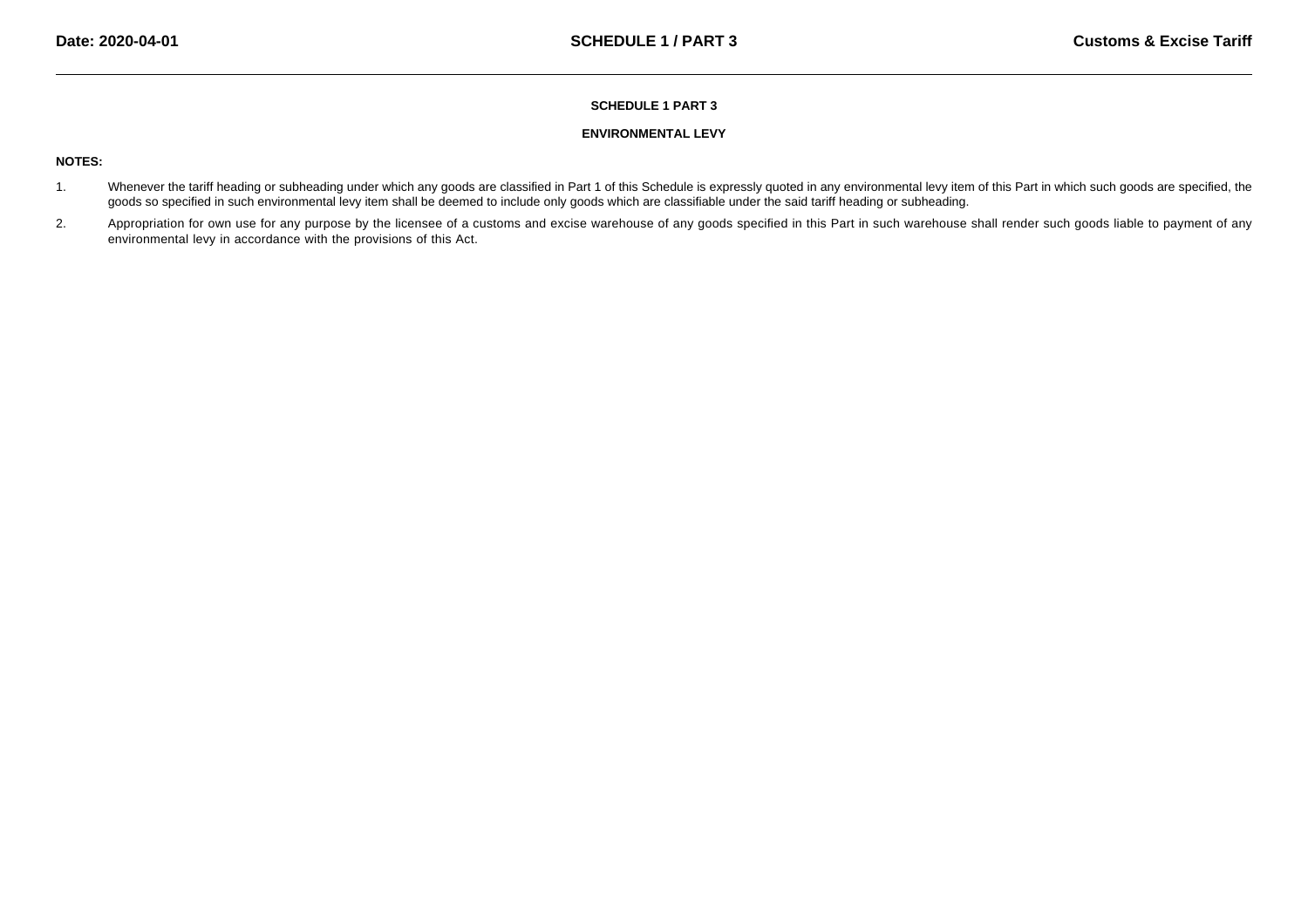# **SCHEDULE 1 / PART 3 / SECTION A**

### **NOTES:**

- 1.Any rate of environmental levy specified in this Section in respect of any goods shall apply to any such goods which are manufactured in the Republic or imported into the Republic.
- 2.Any environmental levy payable in terms of this Section in respect of any goods specified therein shall be additional to any customs or excise duty payable in terms of Part 1 or 2 of Schedule No. 1.
- 3.Imported goods shall not be declared on separate bills of entry for the purposes of Parts 1, 2 and 3 of this Schedule.